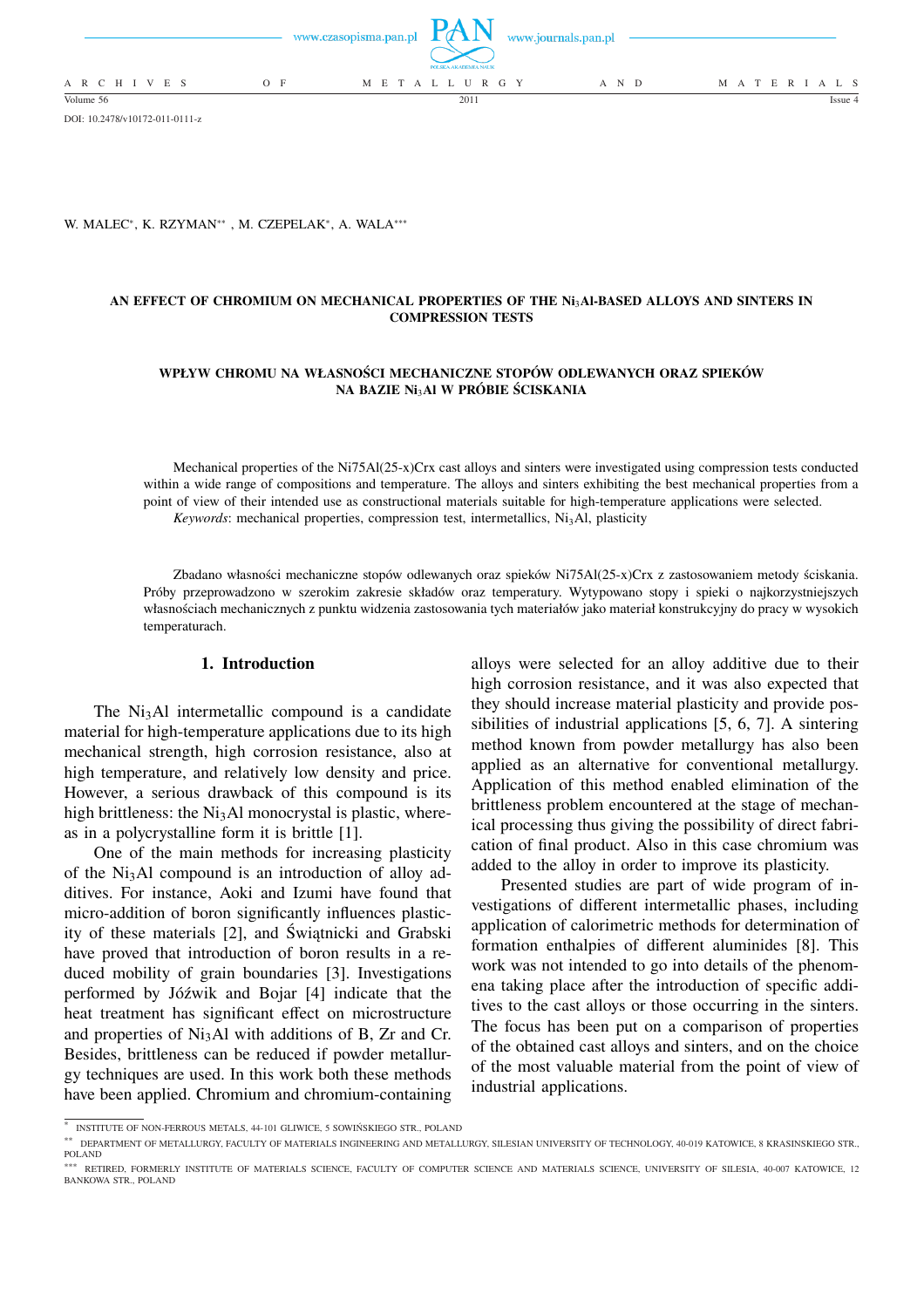www.czasopisma.pan.pl



## **2. Experimental**

The Ni<sub>3</sub>Al-based alloys were melted in Balzers' V5G-02 type induction vacuum furnace, in alundum crucible at the vacuum of an order of  $10^{-2}$  Torr. As a charge components aluminium (99.95 %), electrolytic nickel N1U(99.9) and chromium (99.5 %) were used. Liquid metal was cast into moulds made of a quartz bentonite mass, which were dried at the temperature of 453 ÷ 473K. The casting temperature was about 1870K. After knocking out of castings and cut-off of the gating systems rods were obtained 3÷5 mm in diameter and  $50 \div 60$  mm long. The alloys were vacuum-sealed in quartz ampoules, and the material under investigation was separated from quartz by means of an alundum tube. Next, the alloys were subjected to homogenising annealing conducted at the temperature of 1273K for 96 hours and then they were held at 1150K for the same period of time. After annealing, the alloys were rapidly quenched in an iced water.

The sinters were prepared using the simultaneous pressing and sintering method. The main equipment used was the Fritsch KG DSP 25AT pressing furnace, which enables pressure sintering of a powder material placed in a graphite die heated by a current flowing between pressing punches. The tests were made using dies for pressing cylindrical samples 12 mm in diameter. The starting material was a mixture of pure metal powders: nickel carbonyl, Al-1-0.15-grade atomised aluminium, and chromium 99.9 with a particle size below 100  $\mu$ m. Tests were also made with the sinters containing products of mechanical synthesis of alloys. The synthesis was conducted in a ball mill 200 mm in diameter, in the atmosphere of argon, using balls from tungsten carbide 10  $\div$  24 mm in diameter. The ratio of ball mass to powder mass was 30:1, and experimentally selected rotational speed was about 100 rev/min. The milling time was 160 hours.

The preliminarily cold-pressed powder mixtures were subjected to pressure sintering conducted under the pressure of 15 MPa at the heating rate of about 200 deg/min. The upper temperature limit was set at 1270K, and holding time at this temperature was 5 minutes. The main reason for such selection was that over that temperature no significant changes in a sample density are observed and rapid burning of graphite punches takes place.

One of the most important physical and chemical properties influencing quality of the sinters obtained is compressibility of powder materials. The basis for sample density measurements made during simultaneous pressing and sintering were the changes in sample height and final density of the product obtained, which were monitored during the process. From this point of view, the applied method of simultaneous pressing and sintering proved to be very effective. It was clearly seen when the obtained results were compared with those from the tests performed with the same starting material (Ni75Al25) subjected first to pressing at a room temperature at considerably higher pressure of 300 MPa and next sintered at the temperature of 1270K. The material density of  $4.6 \text{ g/cm}^3$  was then obtained, whereas it was reaching 7.1 g/cm<sup>3</sup> when simultaneous pressing and sintering method was used. The detailed results of studies on the possibility of compressing the discussed powdered materials have been described in the literature [9] confirming that very high densities can actually be obtained, close to those calculated theoretically assuming, as a reference state, the density of solid components.

In order to make clear comparison of the properties of the alloys and sinters possible, an attention was paid to ensuring similarity of the samples subjected to tests. This work was a part of major investigation, and because of the character of other measurements the shape of the samples had to be cylindrical. Moreover, because of the expected brittleness of many materials, since e.g. the products of mechanical synthesis were studied, compression tests were selected as a method for the examination of mechanical properties despite its limitations. It should be emphasised that the studies under this work were of comparative character, and the variable parameters were chromium content and temperature.

Compression tests at a room temperature were carried out using *INSTRON 1195* testing machine. The normal samples  $(h_0/d_0 = 1.5)$  were compressed between two polished flat plates at the beam displacement rate  $v_b = 0.1$  mm/min. As a result of tests, yield strength  $\sigma_{0.2}$ , maximum true stress  $\sigma_{max}$  and uniform percentage contraction (compression) A*<sup>r</sup>* have been determined. The compression curves have also been measured for all the samples taken from the material after casting, which did not exhibit the existence of a destructive force, and the samples were undergoing flattening until the upper force limit of the machine was reached. Therefore, the true stress-strain curves were drawn. Relative contraction (shortening) of the samples compressed up to  $\sigma_{max}$ has been denoted by A*<sup>r</sup>* . The *INSTRON 4505* testing machine was also used to carry out tests at a room temperature and at elevated temperature. Its compression plates were made from tungsten carbide, and before the tests conducted under argon atmosphere the samples were heated up to the specific temperature and held at that temperature for 15 minutes. The compression tests were performed with the rate of 0.1 mm/min. The results of these tests have been analysed similarly as those obtained from the tests described earlier, carried out at an ambient temperature.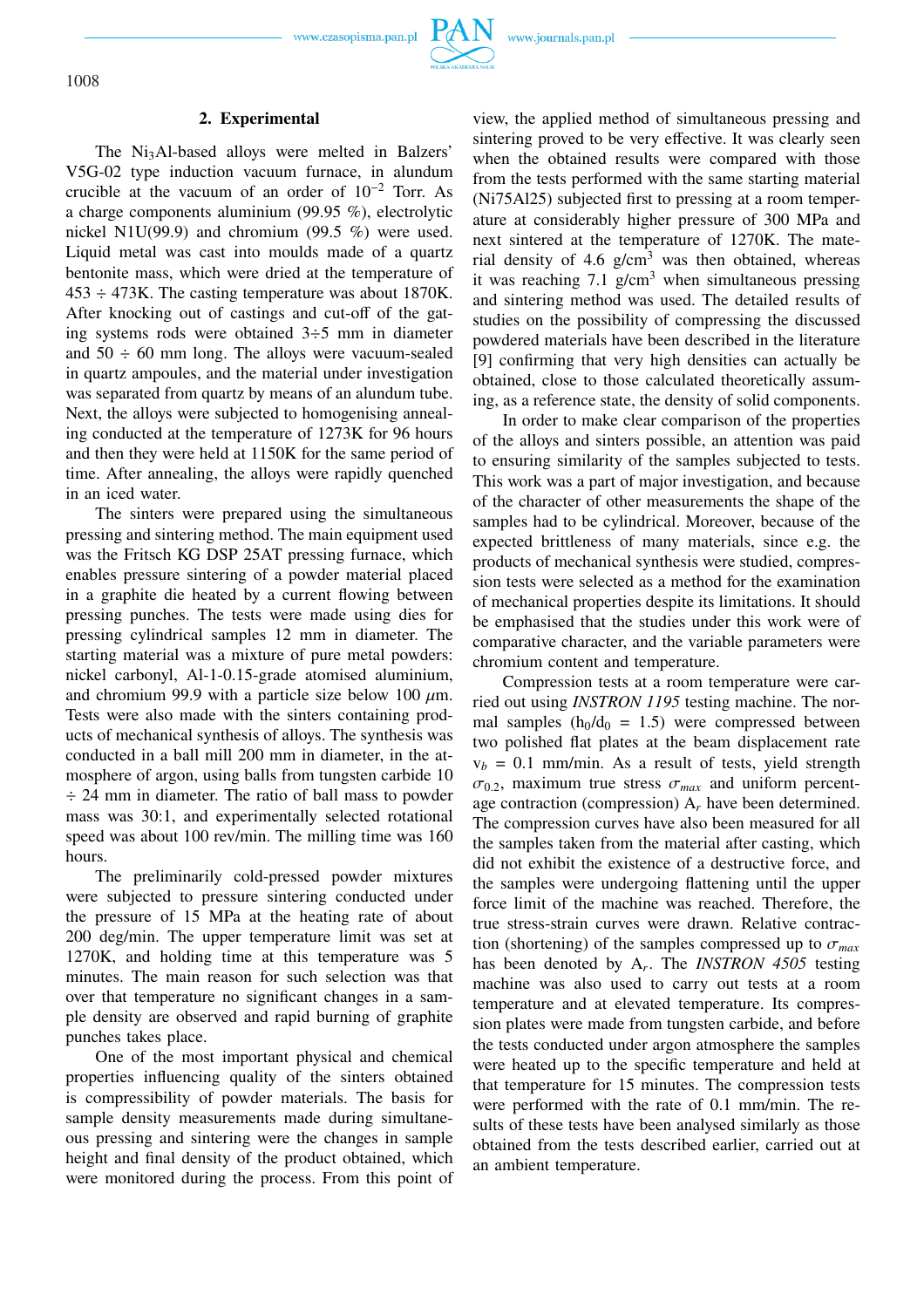## **3. Results and discussion**

The results obtained have been shown in Figs  $1\div 4$ . Room-temperature tests were made in two different research centres within the entire contents range of a pseudo-two-component system Ni75Al25-Ni75Cr25 (Fig. 1).



Fig. 1. Mechanical properties of the Ni75Al(25−*x*)Cr*<sup>x</sup>* alloys at room temperature



Fig. 2. The values of maximum true stress  $\sigma_{max}$  for the Ni<sub>75</sub>Al<sub>(25−*x*)</sub>Cr<sub>*x*</sub> alloys

With the increase of chromium content, a close-to-linear increase of a uniform contraction A*<sup>r</sup>* (which is a measure of plasticity) was observed, reaching 46% at Cr content of 25 at.%. It was found that the values of  $\sigma_{max}$  were clearly decreasing for the alloys containing over 14 at.% Cr. The yield stress  $\sigma_{0.2}$ exhibited clear maximum close to the middle of the pseudo-two-component system, reaching the value of about 500 MPa.

![](_page_2_Figure_10.jpeg)

Fig. 3. The values of yield strength  $\sigma_{0.2}$  for the Ni<sub>75</sub>Al<sub>(25−*x*)</sub>Cr<sub>*x*</sub> alloys

In accordance with the scope of this work, the next tests were focused on the alloys with lower Cr content, i.e. up to 15.5 at.%. Mechanical properties of these alloys were investigated not only as a function of chromium content but also in dependence on the temperature. Besides the room temperature, compression tests were also made at 723, 873 and 1023K. The dependences of  $\sigma_{max}$  and  $\sigma_{0.2}$  on Cr content are shown in Figs 2 and 3, respectively. It is seen in Fig.3 that  $\sigma_{0.2}$  of an additive-free  $Ni<sub>3</sub>Al$  increases with temperature reaching a maximum at 873K, and with further temperature increase this parameter takes decreasing values. An intro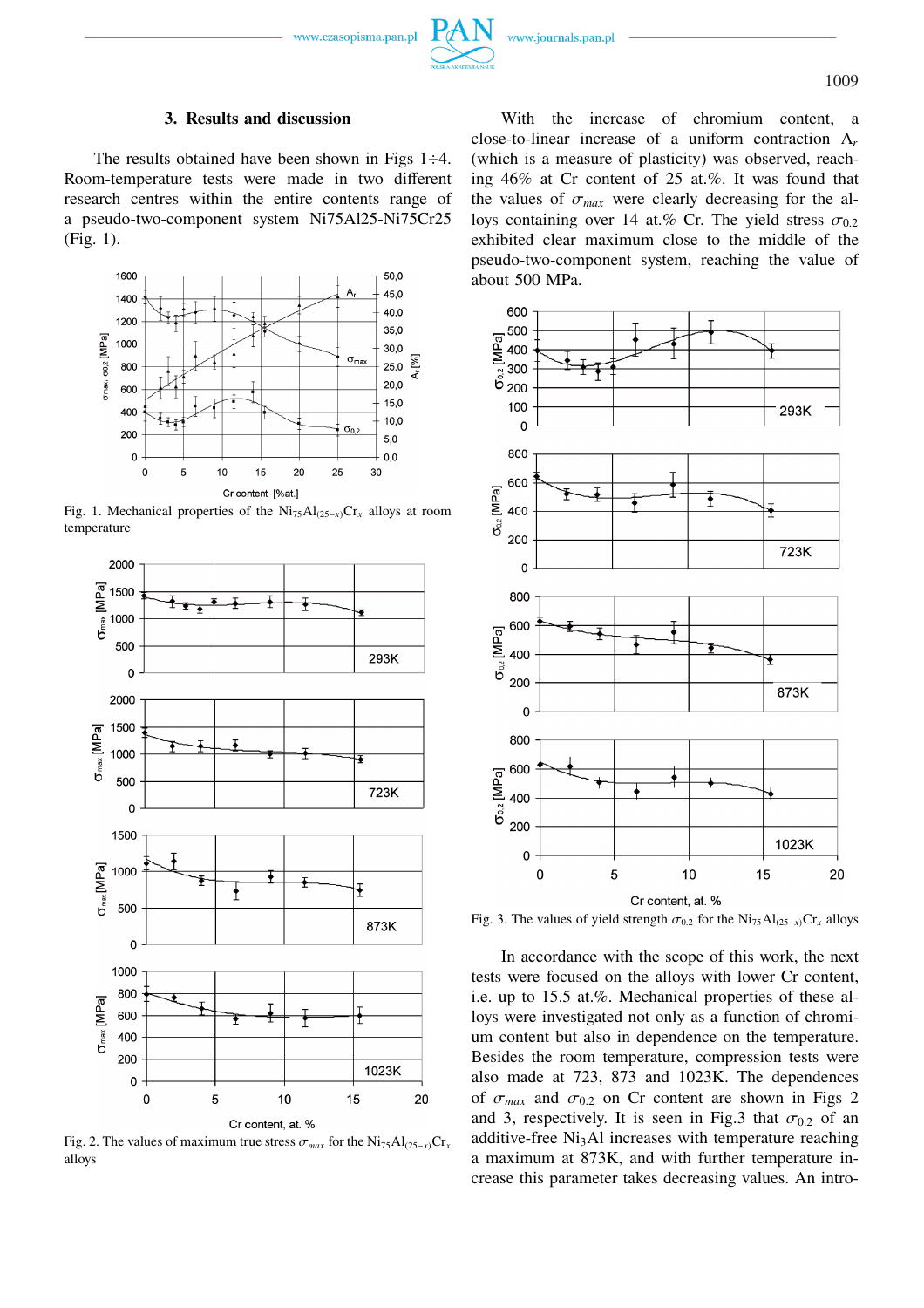www.czasopisma.pan.pl

![](_page_3_Picture_2.jpeg)

duction of small amount of chromium, particularly at lower temperature, leads to the decrease in yield stress (the minimum is reached at about 4-6 at.% Cr), but with further increase in Cr content the values of  $\sigma_{0.2}$  are again increasing. Detailed analysis of the yield stress values determined for these alloys at particular temperature shows that the changes in these values are relatively small, which is undoubtedly beneficial from a point of view of potential applications of these alloys. In case of the Ni75Al13.5Cr11.5 alloy the changes in  $\sigma_{0.2}$  values are particularly slight: from 442 to 503 MPa over the temperature range of 298÷1023K. From this point of view the alloy containing 9 at.% Cr is also very interesting: its  $\sigma_{0.2}$  value at a room temperature is 440 MPa, whereas at elevated temperature of 723, 873, 1023K it takes the values close to each other, i.e. 580, 550 and 540MPa, respectively. As far as  $\sigma_{max}$  is concerned, gradual decrease of the values of this parameter with temperature was observed.

Plasticity of the alloys  $A_r$  (Fig.4) changes in a very interesting way. As it was already mentioned before, contraction A*<sup>r</sup>* at a room temperature was increasing almost linearly with the chromium content. This behaviour can be attributed firstly to plastifying role played by the boundaries of fine antiphase domains formed as a result of rapid quenching, which in turn are accompanied by the remains of non-ordered  $\gamma$  phase [10]. However, the alloys with lower chromium content exhibit a decrease in plasticity at elevated temperature, which results from the disappearance of the above-mentioned reasons during annealing – ductility of these alloys only slightly changes compared to chromium-free  $Ni<sub>3</sub>Al$ . At elevated temperature, however, beginning from a certain chromium content decreasing with temperature, clear ductility increase was observed. These chromium contents correspond to the  $\gamma/\gamma + \gamma'$  interphase boundary described elsewhere [11], which might suggest that clear ductility increase at elevated temperature results from the appearance of a non-ordered  $\gamma$  phase apart from the ordered  $\gamma'$ phase. However, it is undoubtedly necessary to confirm this hypothesis during further, more detailed investigation.

![](_page_3_Figure_7.jpeg)

Fig. 4. The values of uniform contraction  $A_r$  for the  $Ni_{75}Al_{(25-x)}Cr_x$  alloys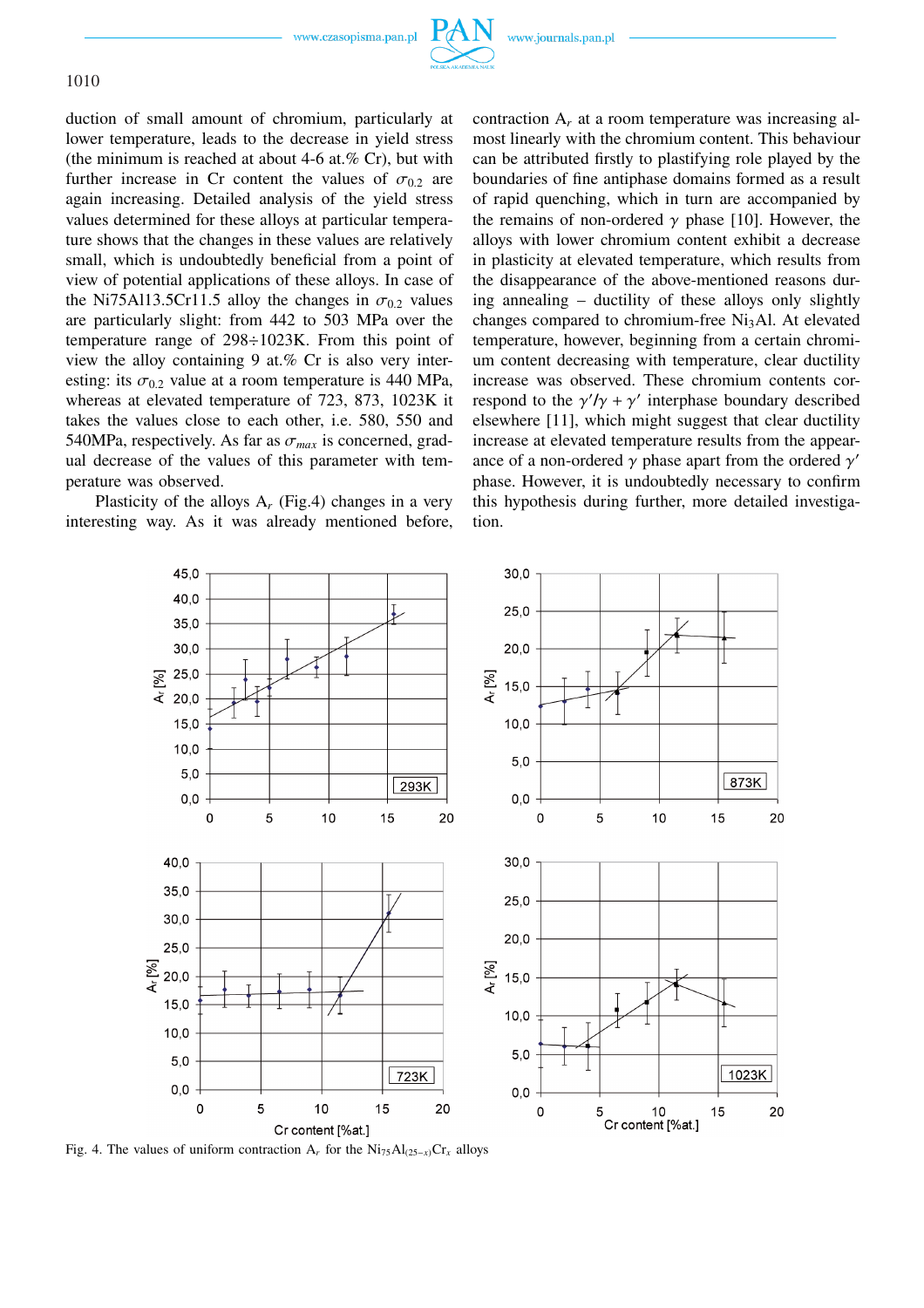www.czasopisma.pan.pl

![](_page_4_Picture_1.jpeg)

Besides the compression tests, three-point bending tests were also made for a limited number of samples. The samples from the most interesting Cr content range of 6.5÷11.5% were examined at the temperature of 293 and 573K. The results obtained for all three alloys were very similar and, therefore, their average value was given. It was found that an average value of yield strength at bending  $R_{\varrho 0.2}$  is practically the same at both temperature (840 and 835 MPa, respectively), whereas higher values of  $R_g$  have been obtained at the temperature of 573K (1140 and 1440 MPa, respectively). Comparison of the yield strength values from the bending test and compression test confirmed general agreement between the results obtained by both these methods. The difference in absolute values of the yield strength results from different methods of applying a load to the samples, which make the results obtained at uniaxial stresses (compression) by about 25% lower.

Under this work mainly the alloys with chemical composition Ni75Al(25−*x*)Cr*<sup>x</sup>* were investigated, but compression tests were also made for other materials having a chance to find industrial applications [3]. These were two alloys, the first one (denoted as P1) had the following composition: Al 7.98, Cr 7.74, B 0.008, Zr 1.70. Mo 1.43, Ni 81.15 wt %, and the second one (P2): Al 8.69, Cr 8.08, B 0.02, Zr 0.20, Ni 83.01 wt %. The results obtained from the tests are given in Figure 5. They are similar to those obtained for the Ni75Al(25−*x*)Cr*<sup>x</sup>* alloys, especially in case of the P2 alloy containing smaller amount of alloy additives other than chromium. This similarity refers particularly to the alloys containing 9 and 11.5 at. % Cr. The values of  $\sigma_{max}$  exhibit similar variability, and for the three-component alloy they are by about 100 MPa lower than for the P2 alloy. On an average, the values of  $\sigma_{0.2}$  do not differ from each other, but their changes at temperature increase are more evident for the alloy P2 than for the alloys Ni75Al16Cr9 and Ni75Al13.5Cr11.5. The values of uniform contraction A*<sup>r</sup>* are also very similar, with characteristic minimum observed at the temperature 723K both in the case of alloys P1 and P2, and three-component alloys discussed earlier. This similarity evidences that the choice of chromium as an alloy additive was appropriate from a point of view of potential technological application of the Ni3Al-based alloys.

![](_page_4_Figure_5.jpeg)

Alloy P1

Fig. 5. Mechanical properties of the alloys P1 and P2

The next stage of this work were compression tests performed for the sinters obtained. Similarly as in the case of cast alloys, dependence of mechanical properties of the sinters on the chromium content were examined at several temperature. The tests were carried out using the same methods as those for previously discussed alloys, and the results obtained are presented in Figures 6÷9. The analysis presented below is focused on the comparison of properties of the obtained alloys and sinters.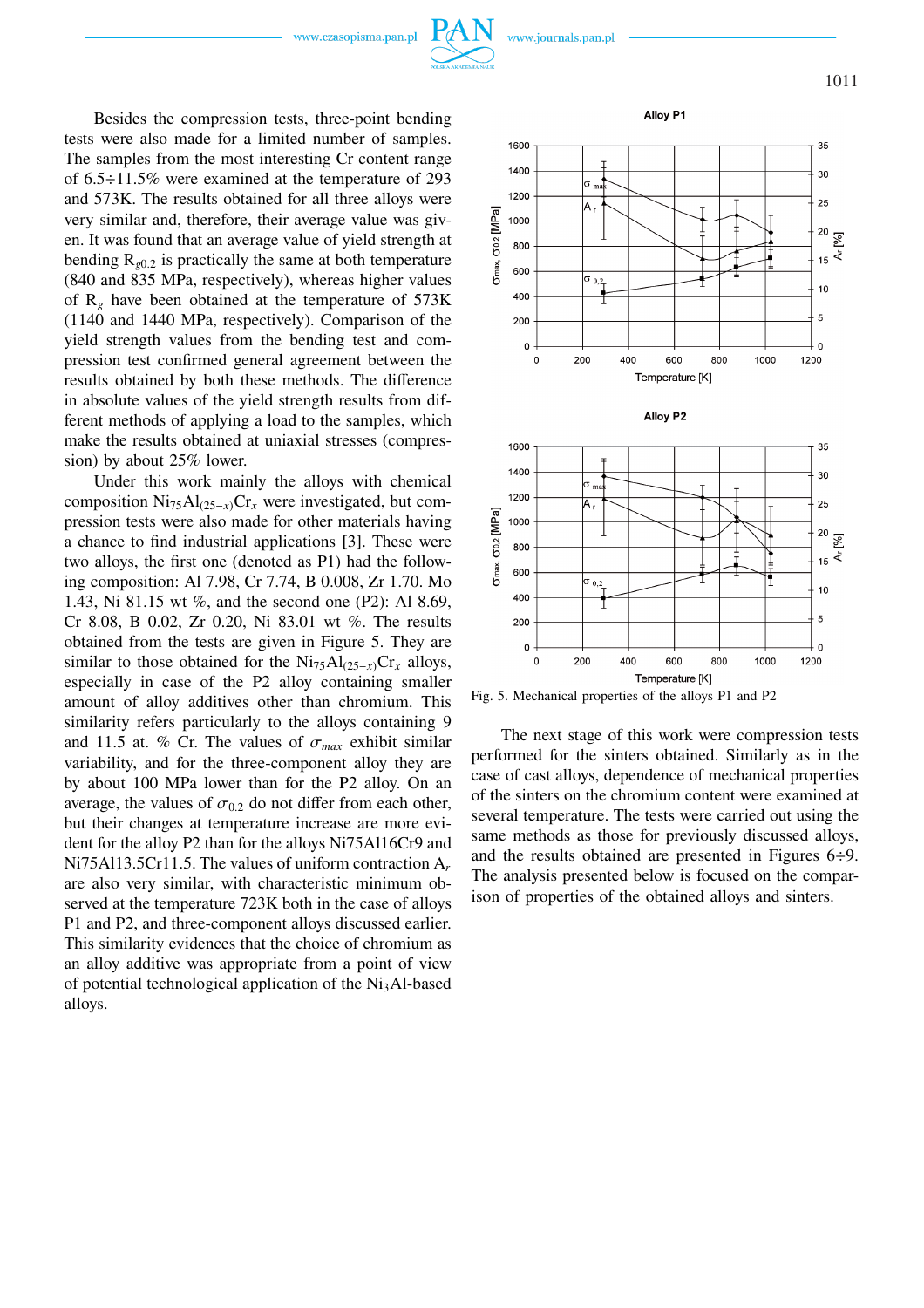![](_page_5_Picture_0.jpeg)

![](_page_5_Picture_1.jpeg)

![](_page_5_Picture_2.jpeg)

![](_page_5_Figure_4.jpeg)

Fig. 6. Mechanical properties of the Ni75Al(25−*x*)Cr*<sup>x</sup>* sinters at a room temperature

![](_page_5_Figure_6.jpeg)

Fig. 7. Mechanical properties of the  $\text{Ni}_{75}\text{Al}_{(25-x)}\text{Cr}_x$  sinters at the temperature of 723K

![](_page_5_Figure_8.jpeg)

Fig. 8. Mechanical properties of the Ni<sub>75</sub>Al<sub>(25−*x*)</sub>Cr<sub>*x*</sub> sinters at the temperature of 873K

![](_page_5_Figure_10.jpeg)

Fig. 9. Mechanical properties of the Ni75Al(25−*x*)Cr*<sup>x</sup>* sinters at the temperature of 1023K

In case of sinters, the tests carried out at a room temperature revealed the existence of a maximum of the value of  $\sigma_{max}$  for the material containing 4 at. % Cr. In case of the alloys, however, the parameter  $\sigma_{max}$  at this Cr content assumed the minimum value. At low chromium contents, the maximum true stress value was similar for the sinters and alloys (about 1400 MPa). With the increase in Cr content the decrease in  $\sigma_{max}$  was observed, but in the case of Ni75Cr25 sinters the limit values were lower (about 700 MPa) than for the Ni75Cr25 alloys (about 900 MPa). The yield strength  $\sigma_{0.2}$  assumed similar values but in case of the alloys a maximum was observed at the Cr content of about 12%, whereas in case of sinters the highest values of  $\sigma_{0.2}$  were obtained for the sinter without chromium (about 760 MPa). The ductility (A*r*) of the Ni75Cr25 alloys and sinters with zero chromium content was 15% and 20%, respectively, and it was increasing in both cases with the increase in Cr content (up to 45% and 39% for the alloys and sinters, respectively).

The temperature increase to 723K resulted in the decrease of maximum true stress. In case of the alloys "smoothening" of the curve  $\sigma_{max}$  – Cr content (compared to the curve determined at a room temperature) was observed, i.e. characteristic minimum of this curve at Cr content of 4 at.% disappeared. In case of the sinters, however, existence of a maximum of  $\sigma_{max}$  has been maintained. An increase in yield strength up to about 650 MPa (0% Cr, alloy) and to about 700 MPa (4% Cr, sinter) was also observed in case of both material types. Ductility of the alloys and sinters significantly decreased – the respective curves describing this material property were more irregular than at a room temperature. It was found that up to the chromium content of 11.5% the value of  $A_r$  was steady (about 18%), and next its rapid increase up to 31% at the Cr content of 15.5% was observed in case of alloys. For the sintered materials maximum of the A*<sup>r</sup>* parameter, reaching 17%, appeared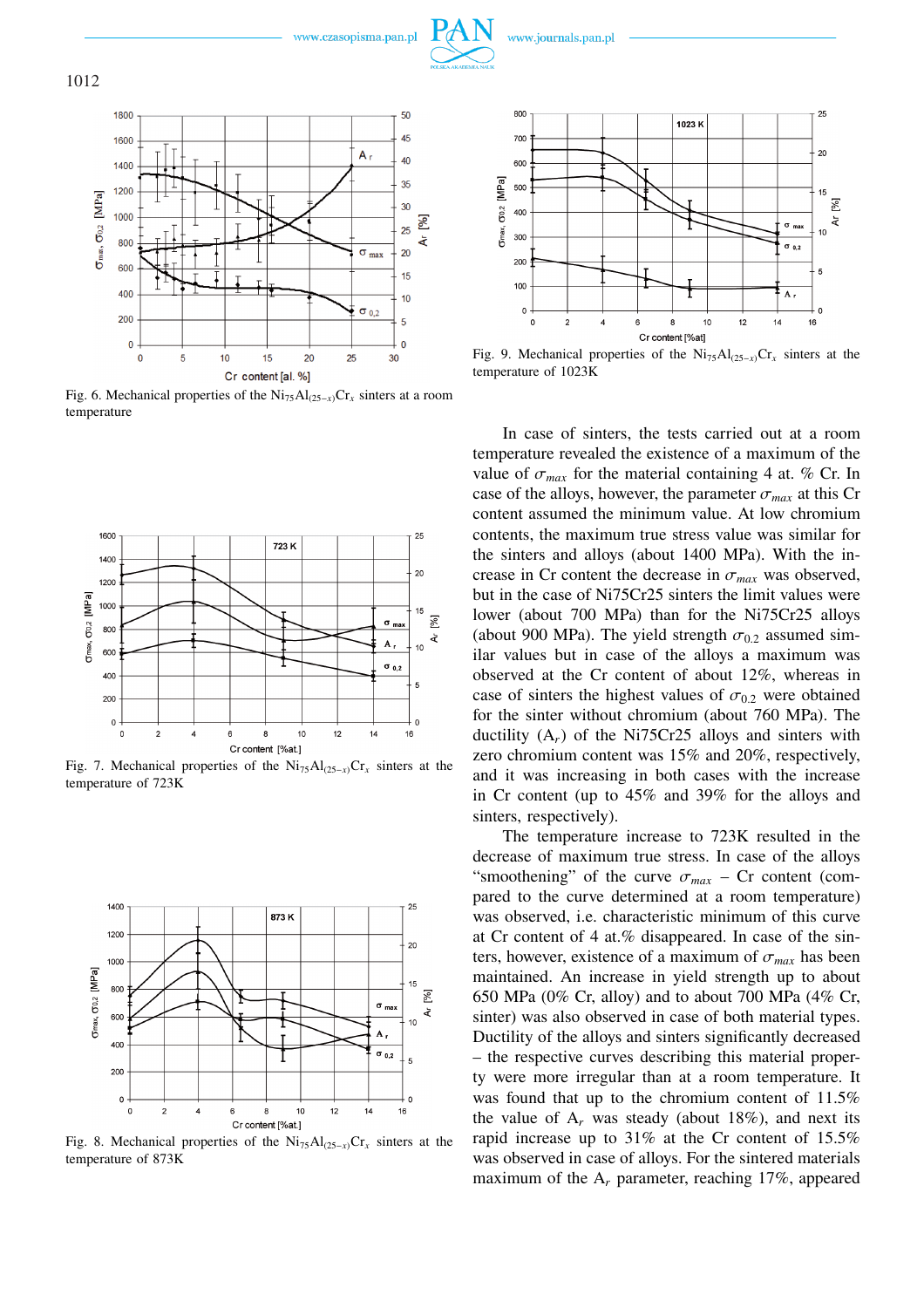![](_page_6_Picture_0.jpeg)

![](_page_6_Picture_1.jpeg)

at the Cr content of about 3%, and its minimum of 12% was found at the Cr content of 9%.

This behaviour remained unchanged at further temperature increase up to 873K. The value of A*<sup>r</sup>* (17%) for the sinter containing 4% Cr was still higher compared to similar values for other sinters, and it remained unchanged compared to the value determined at 723K. In case of the alloys, the scope of compositions ensuring small changes in the  $A_r$  values with the Cr content increase has narrowed to 6.5%, and then A*<sup>r</sup>* was evidently increasing so that at the alloys containing 11.5% Cr it was 22%.

The maximum true strain  $\sigma_{max}$  was still decreasing at temperature increase, but for the Ni75Al21Cr4 sinter exhibiting particularly high properties its value was still high (about 1150 MPa) and, similarly as A*<sup>r</sup>* , it was considerably higher than the corresponding values determined for the remaining sinters. In case of alloys, the highest value of  $\sigma_{max}$  was similar – it was about 1100 MPa (Ni75Al25 and Ni75Al23Cr2). The yield strength  $\sigma_{0.2}$  was (again) the highest for the Ni75Al21Cr4 sinter (700 MPa), and in case of alloys it was consistently decreasing at chromium content increase (from 630 MPa for Ni75Al25 to 360 MPa for Ni75Al9.5Cr15.5).

At the temperature of 1023K very clear decrease in plasticity was observed in case of sinters, A*<sup>r</sup>* for the aforementioned Ni75Al21Cr4 sinter dropped to 4%, but the strength properties remained high:  $\sigma_{max}$  = 640 MPa and  $\sigma_{0.2}$ = 530 MPa. In case of the alloys, strength properties for Ni75Al16Cr9 were similar:  $\sigma_{max}$ =610 MPa,  $\sigma_{0.2}$ =540 MPa, but the ductility was much higher:  $A_r = 12\%$ . For the Ni75Al25 alloy we have obtained  $\sigma_{max}$ =800 MPa,  $\sigma_{0.2}$ =630 MPa, but its ductility was low:  $A_r = 6\%$ . The alloy containing 11.5% Cr is also worth noting: its strength properties were slightly lower, i.e.  $\sigma_{max}$ =590 MPa,  $\sigma_{0.2}$ =500 MPa, but it had the highest ductility at this temperature:  $A_r = 14\%$ .

This work also included examination of sinters containing the products of mechanical alloying. On one hand, the pressure-sintered products of mechanical alloying are extremely brittle: A<sub>r</sub>=0 (see Fig. 10; sinters 3 and 4), but on the other hand they are valuable additive to the sintered mixture of pure metals. Fig. 10 shows results of compression tests carried out at room temperature for the sinters containing, besides a mixture of pure metals Ni75Al25 (80 wt %), the chromium-containing products of mechanical alloying (Ni75Al15Cr10, 20 wt  $%$  – sinter No 1) or chromium-free products (Ni75Al25, also 20 wt  $\%$  – sinter No 2). These results, and those obtained at elevated temperature, are presented in Figs 11 and 12. These results are generally consistent with to those obtained for the Ni75Al21Cr4 sinters, and the proposed operating temperature range of these materials (up to about 873K) remains applicable also in this case.

![](_page_6_Figure_9.jpeg)

Fig. 10. Mechanical properties of the sinters at a room temperature. The sinter made from:

- 1. 80% a mixture of Ni, Al powders  $(3.1 \text{ at. } \%) + 20\% \text{me}$ chanical alloying product at the same composition of powders
- 2.  $80\%$  a mixture of Ni, Al powders  $(3:1$  at.  $\%)$  +  $20\%$  mechanical alloying product with the initial composition of Ni75Al15Cr10.
- 3. product of mechanical alloying from the Ni, Al. powders (3:1 at.).
- 4. product of mechanical alloying from the powders  $Ni:AI:Cr =$ 75:15:10 (at. %).

![](_page_6_Figure_15.jpeg)

Fig. 11. Mechanical properties of a sinter obtained from: (80%) a mixture of Ni and Al powders  $(3:1 \text{ at. } \%) + (20\%)$  mechanical synthesis product with the same powders composition